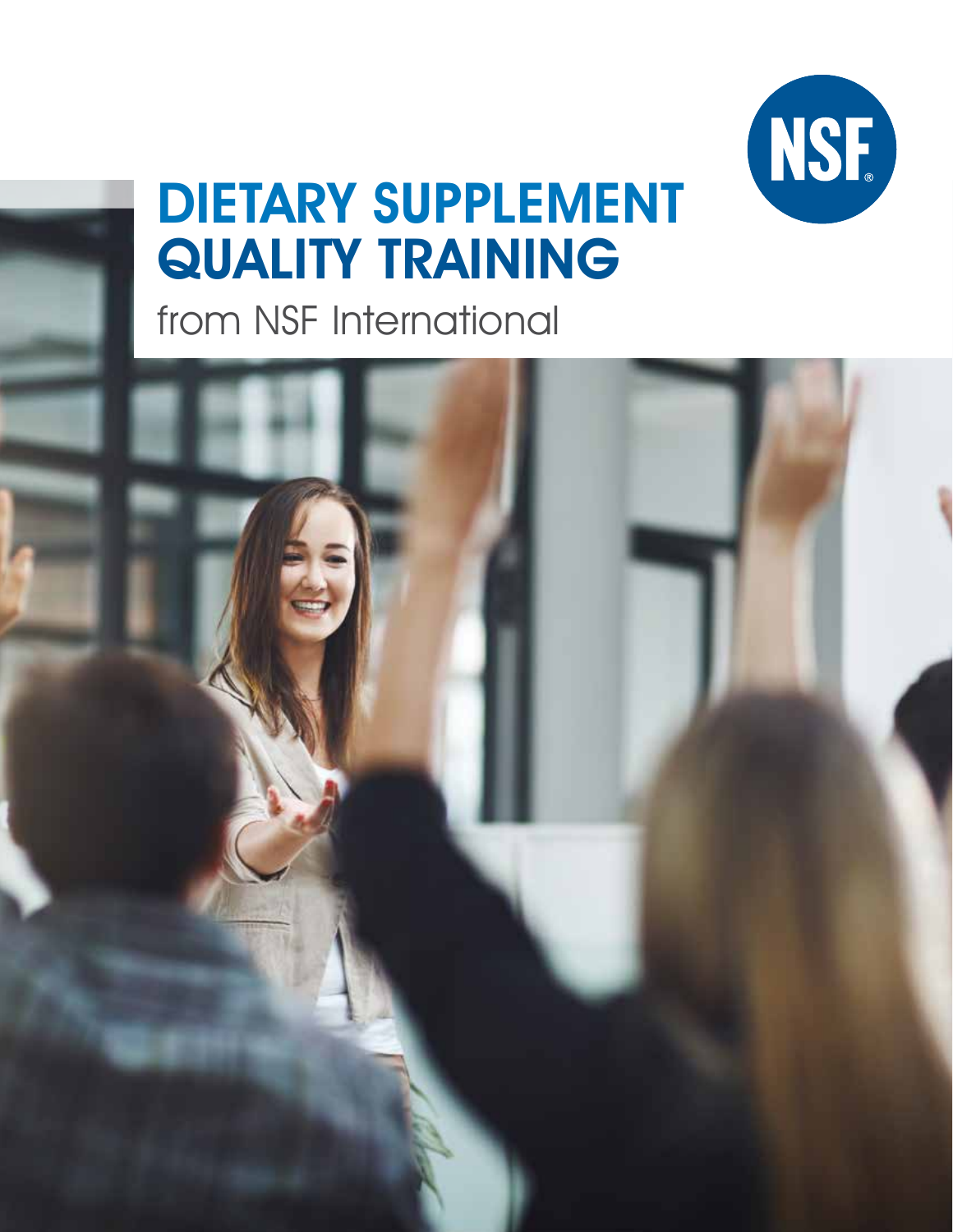

NSF International's Dietary Supplement Quality Training starts with a group of qualified NSF professionals capable of focusing on improving quality systems and management for your employees. A company's most valuable assets are its people. When you choose a dietary supplements training course, NSF will provide you with a professional, experienced instructor, offering years of knowledge, insight and expertise in an interactive classroom setting.

This course provides participants with the knowledge to implement the requirements of the Foreign Supplier Verification Programs (FSVP) for Importers of Food for Humans and Animals regulation of the U.S. Food and Drug Administration. This regulation is one of a number of regulations and guidances that implement the provisions of the 2011 Food Safety Modernization Act, which focuses on safe food practices. **COST: \$900** 

#### **100Y Food Safety Modernization Act**

The training program assists dietary supplement manufacturers and suppliers to comply with regulatory expectations by providing focused training courses and webinars on a broad range of topics.

#### **2008 Foreign Supplier Verification Course**

- Dietary supplements are still subject to other parts of 21 CFR 117 and are also required to be compliant with the other applicable rules and regulations established under FSMA.
- This course provides an introduction to all seven new rules and regulations established by FSMA and provides insight into which rules impact dietary supplement companies. The course also provides tools, references and ideas for implementing the changes needed to be compliant with FSMA regulations. **COST: CURRENT NSF DIETARY SUPPLEMENTS CLIENTS \$700 / GENERAL \$1,000**

The recent rule changes associated with the Food Safety Modernization Act (FSMA) will have a dramatic impact on the food safety and regulatory landscape for facilities producing products regulated by the FDA; and compliance deadlines for FSMA are quickly approaching. Although dietary supplements are exempt from the preventive controls requirements of 21 CFR 117, the preventive controls are just one part of the seven new rules implemented by FSMA.

## DIETARY SUPPLEMENTS TRAINING COURSES

### ON-SITE TRAINING **CUSTOMIZED SOLUTIONS** NSF International will work closely with you to provide tailored courses to meet your specific needs.

- We can also develop a series of training sessions designed to educate your entire workforce or particular employees through specific training for their job duties.
- For more information or to request a quote email **dstraining@nsf.org**.

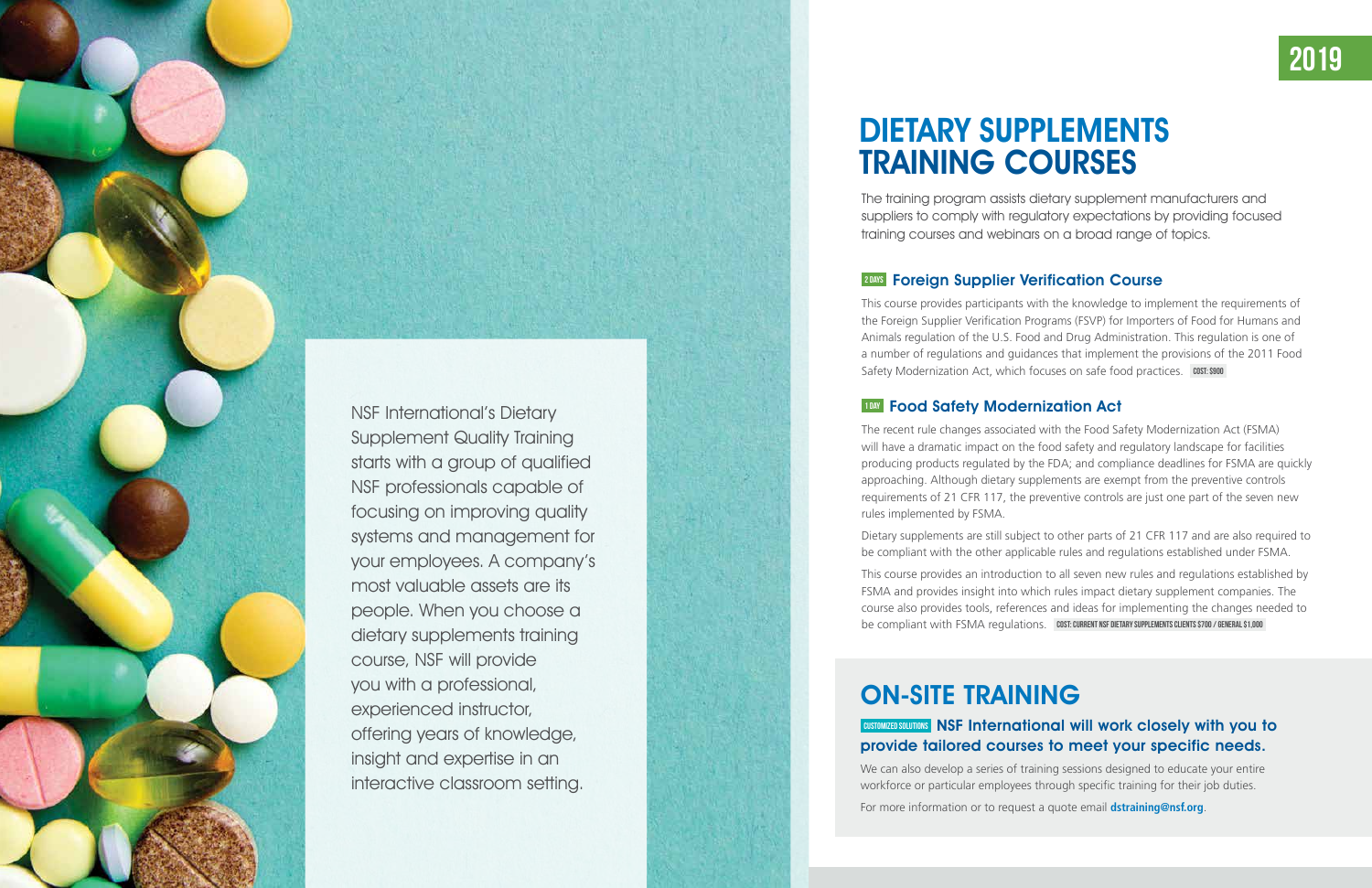#### **100Y** Vendor Qualification and Audit Training

Unless you intend to test every shipment of every component for every specification, you must qualify your vendors. But FDA does not provide much guidance on how to qualify vendors. This class is designed to give people who want to improve quality in their facility, and who already have a basic understanding of dietary supplement GMPs, the knowledge and skills necessary to qualify suppliers. Since the evaluation of all types of suppliers often involves auditing, this course incorporates a fresh look at the process of auditing and the skills and techniques necessary to get the most from these activities. The auditing skills and techniques learned in this course are independent of the type of auditing or the standard being audited, and will be useful when conducting internal audits as well as performing audits of suppliers.

#### **20AYS** 21 CFR 111 Dietary Supplement GMP Overview

**Cost: Current NSF GMP Clients \$700 / General \$1,000** 

#### **100Y SOP and Recordkeeping for** Compliance With 21 CFR 111

FDA expects all companies that manufacture, package or hold dietary supplement products to follow the 21 CFR 111 dietary supplement CGMPs. This course provides a basic understanding of CGMPs and the responsibilities expected for various individuals and groups within the company. Participants will learn how to apply CGMP principles to specific situations. The course is interactive, with hands-on exercises including case studies from recent warning letters. Bring your questions and prepare to interact with the instructor and your peers in the industry.

**Cost: Current NSF Dietary Supplements Clients \$1,100 / General \$1,500**

#### **100Y** Label Claims and Promotion

The labeling and promotion of your dietary supplement products are the most visible ways that the Food & Drug Administration and the Federal Trade Commission can track your compliance with federal regulations. This course shows you how to avoid making implied claims which could lead to regulatory enforcement. We also cover how public knowledge of FTC and FDA enforcement actions affects business performance.

The course is interactive, with hands-on exercises including case studies from recent warning letters. Bring your questions and prepare to interact with the instructor and your peers in the industry.

#### **GROUP DISCOUNTS OFFERED** Visit our website to view our upcoming courses and locations.

**Cost: Current NSF GMP Clients \$700 / General \$1,000** 

**Payment Policy:** Payment for public courses is due upon registration. Course registration is not official until payment is received. NSF International accepts Visa, MasterCard and American Express. If another method of payment is required, please contact 800-NSF-MARK, x5600.

The dietary supplement Current Good Manufacturing Practices (21 CFR 111) are performance-based regulations. The rules require persons who manufacture, package, label or hold a dietary supplement to establish and follow Current Good Manufacturing Practices to ensure the quality of the dietary supplement and that the dietary supplement is packaged and labeled as specified in the master manufacturing record. The CGMPs specify what you have to accomplish, but provide very little detail in how to go about it. The good news is that you have a great deal of flexibility in HOW to accomplish the requirements set forth in the CGMP. The downside is that YOU have to write SOPs that detail how you will meet those requirements. This course guides you through constructing an SOP and recordkeeping system, and provides guidance on the necessary tools for compliance. **Cost: Current NSF GMP Clients \$700 / General \$1,000**

#### **104Y Botanical Material Verification**

This course is designed for any quality assurance personnel working to meet FDA compliance for botanical identity. This course focuses on analyzing botanical unknowns through classical botany and sensory testing systems for botanical identification. This course may also support in-house testing for botanical ID. We provide an overview and review of the important aspects of quality assurance in QA testing and test development of botanical ingredients and its relations to the natural products industry and alternative medicine practices. We review proposed guidelines for herbal ID testing as it relates to Good Manufacturing Practices and all issues regarding quality testing.

Through lectures and lab participation, we also focus on techniques for identifying botanical species, adulterants and contaminants and how to analytically test and record these subjective systems.

**Cost: Current NSF GMP Clients \$700 / General \$1,000** 



#### Register today at www.nsf.org/info/training.



### REGISTER NOW: www.nsf.org/info/training

NSF supports the dietary supplement industry worldwide by providing high-quality training on a variety of topics instrumental to understanding regulations and critical to achieving or maintaining regulatory compliance. Our comprehensive training approach goes far beyond just content delivery. Our instructors' extensive industry expertise provides tangible, real-world case studies of workplace situations and one-on-one interaction.

**Cancellation/Transfer Policy:** Substitutions are welcome anytime; however please notify us as soon as possible to make the necessary changes

**Early Cancellations:** More than two weeks prior to the course date will be issued a refund less a 25% processing charge.

**Late Cancellations:** Less than two weeks prior to the course date are not issued a refund

**Program Cancellation:** NSF International reserves the right to cancel or postpone a course due to unforeseen circumstances. Should this occur, you will be notified as soon as possible. All efforts will be made to notify participants at least two weeks before the scheduled events. If NSF cancels a course, your entire registration fee will be refunded.

## DIETARY SUPPLEMENTS TRAINING COURSES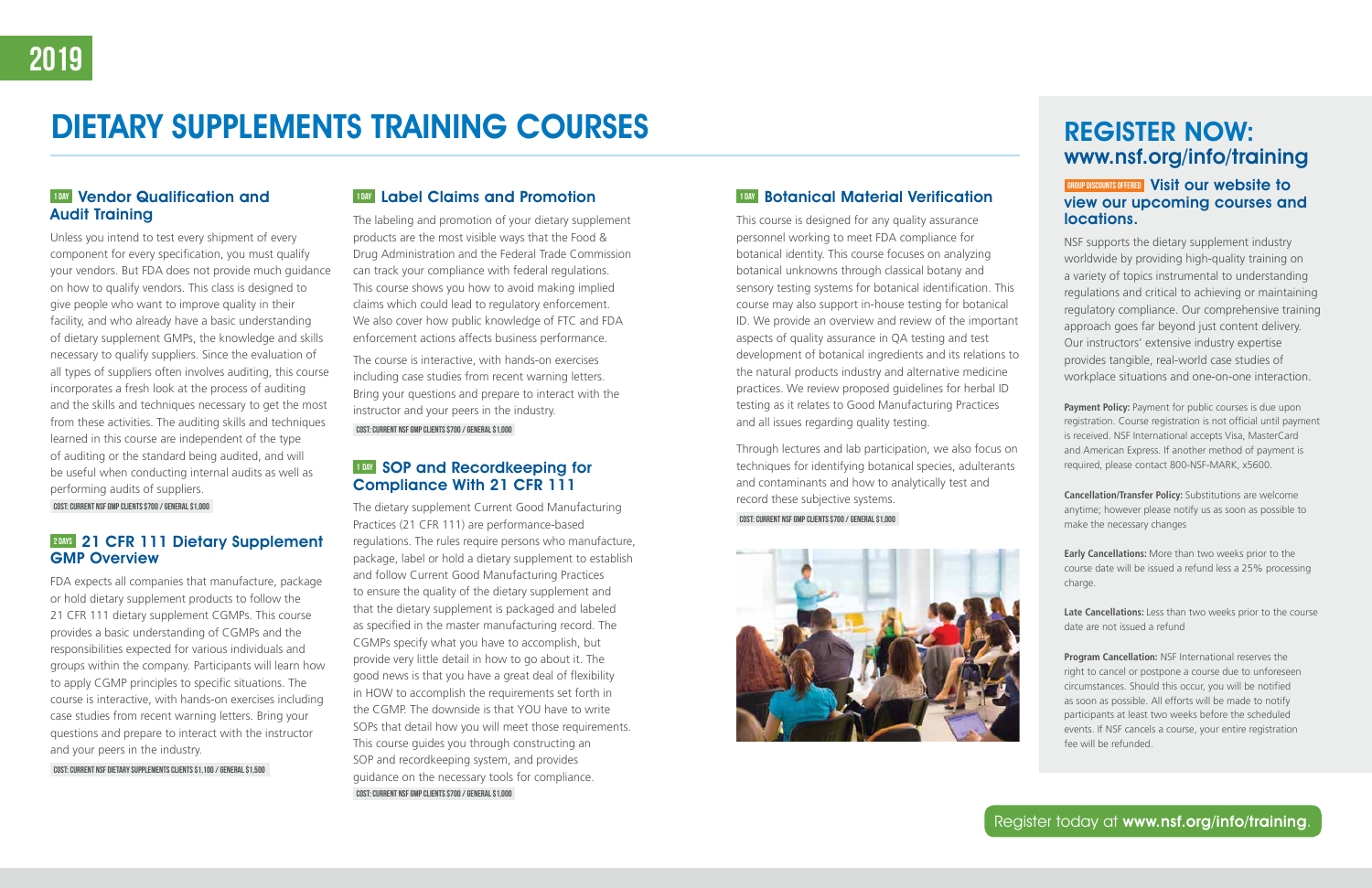#### **5 hours** Two-Part Vendor Qualification and Audit Webinar

H

#### **5HOURS** Two-Part Label Claim and Promotion Webinar

Unless you intend to test every shipment of every component for every specification, you must qualify your vendors. But FDA does not provide much guidance on how to qualify vendors. This webinar is designed for individuals who have a basic understanding of dietary supplement GMPs, and would like to improve quality by qualifying suppliers. Since the evaluation of suppliers of all types often involves auditing, this webinar incorporates a fresh look at the process of auditing and the skills and techniques necessary to get the most from these activities. These auditing skills and techniques are independent of the type of auditing or the standard being audited, and will be useful in conducting internal audits as well as performing audits of suppliers. **COST: \$450**

#### **1HOUR** 21 CFR 117 for the Dietary Supplement Industry Webinar

The labeling and promotion of your dietary supplement products are the most visible ways that the Food & Drug Administration and the Federal Trade Commission can track your compliance with federal regulations. This webinar shows you how to avoid making implied claims which could lead to regulatory enforcement. We also cover how public knowledge of FTC and FDA enforcement actions affects business performance.

Although dietary supplement manufacturers may be exempt from the preventive controls requirements of 21 CFR 117, the rules apply to raw material suppliers and dietary supplement companies that manufacture food products, such as meal replacements. These companies are required to have a written food safety plan. In this 1.5-hours webinar we highlight the key requirements of 21 CFR 117 Subpart C that are required for all raw material suppliers and any manufacturer that makes a product with a Nutrition Facts label. You will learn what a food safety plan is and what you and your raw material suppliers need to do to be compliant with this part of the regulation. **COST: \$275** 

**COST: \$450**

Food defense is a new area of compliance for the food industry and this includes dietary supplement manufacturers. In this one-hour webinar we cover the aspects of 21 CFR 121 that apply to dietary supplement manufacturers and raw material suppliers. You will learn what a food defense plan is and what constitutes intentional adulteration. **COST: \$250**

#### **1HOUR** Foreign Supplier Verification Programs for the Dietary Supplement Industry Webinar

#### **1.5 HOURS FSMA Supply Chain** Programs for the Dietary Supplement Industry Webinar

Dietary supplement manufacturers may be exempt from the preventive controls requirements of 21 CFR 117, but they are not completely exempt from all aspects of this new regulation. In this one-hour webinar we highlight the aspects of 21 CFR 117 that apply to dietary supplement manufacturers and raw material suppliers. You will learn which new CGMP requirements in 21 CFR 117 Subpart B are required for dietary supplement manufacturers and are now an extension of the CGMP requirements in 21 CFR 111. You will also learn how to determine which parts of 21 CFR 117 apply to dietary supplement manufacturers and to raw material suppliers. **COST: \$250**

#### **1.5 hours** Food Safety Plans and Hazard Analysis for the Dietary Supplement Industry Webinar

Dietary supplement companies and raw material suppliers are not exempt from the Foreign Supplier Verification Program (FSVP) requirements outlined in 21 CFR 1 Subpart L. There are, however, modified requirements for companies that are following 21 CFR 111. In this one-hour webinar we highlight the key requirements of the FSVP for raw material suppliers and dietary supplement companies. You will learn how the FSVP requirements are an extension of 21 CFR 111, as well as what you and your raw material suppliers need to do to be compliant with this part of the regulation.

### WEBINARS: LIVE ONLINE TRAINING

Although dietary supplement manufacturers may be exempt from the preventive controls and supply chain program requirements of 21 CFR 117, the rules apply to raw material suppliers and dietary supplement companies that manufacture food products, such as meal replacements. These companies are required to have a written supply chain program as part of their food safety plan. In this 1.5-hours webinar we highlight the key requirements of 21 CFR 117 Subpart G that are required for all raw material suppliers and any manufacturer that makes a product with a Nutrition Facts label. You will learn what the FSMA-based supply chain programs have in common and how they differ from the supplier qualification requirements of 21 CFR 111, as well as what you and your raw material suppliers need to do to be compliant with this part of the regulation.

At the end of the webinar, you will:

| > Understand the components of |
|--------------------------------|
| a supply chain program         |

- > Know where to find the new regulations
- > Recognize the difference in supplier qualification requirements under 21 CFR 111 and 21 CFR 117 Subpart G
- > Know what is required for supplier audits

**COST: \$275**

## DIETARY SUPPLEMENTS WEBINARS

#### **1HOUR** 21 CFR 121 Food Defense Plans for the Dietary Supplement Industry **Webinar**

**2019**